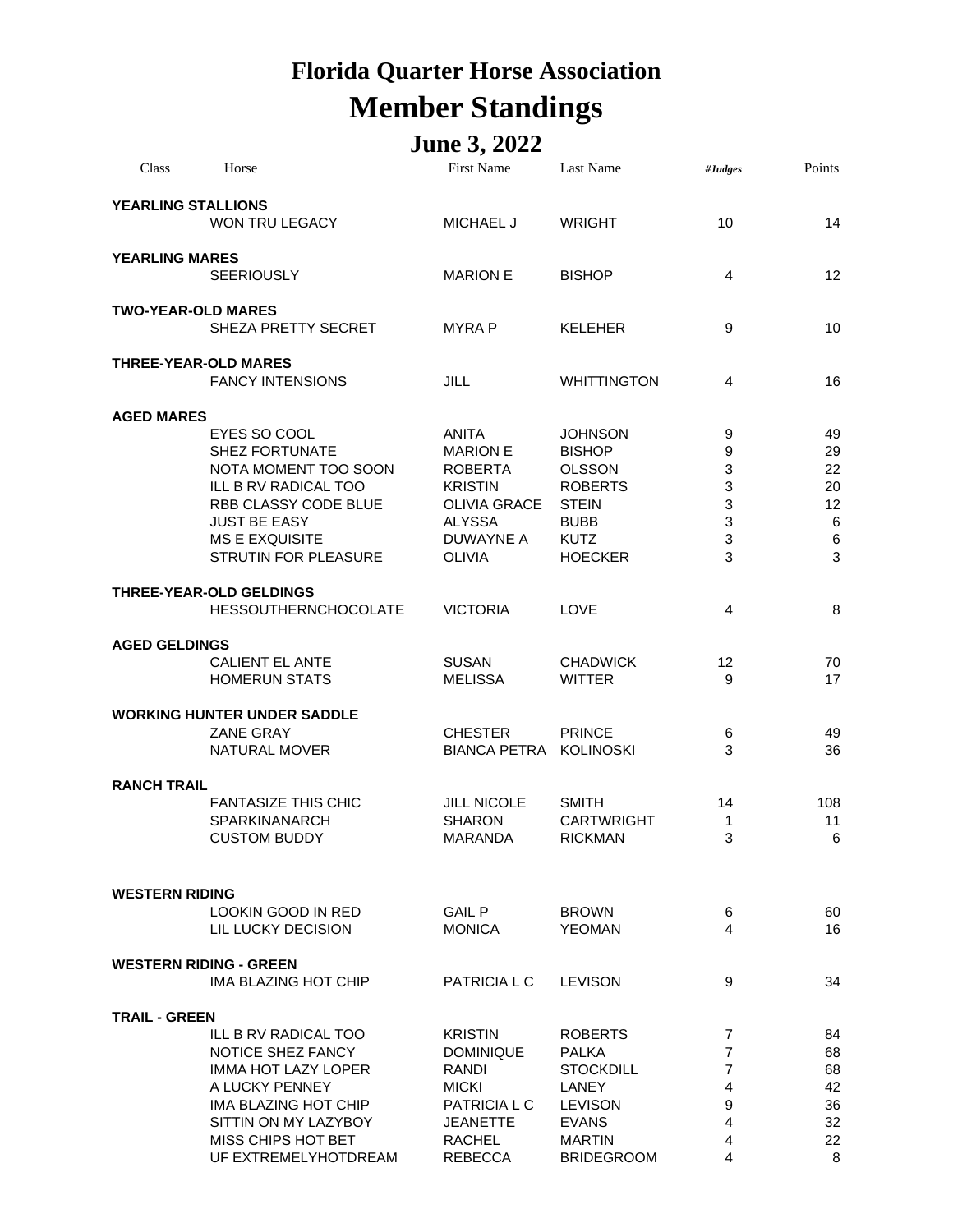| HOT STRUTTIN RANGER | <b>ELIZABETH</b> | WATTS |  |  |
|---------------------|------------------|-------|--|--|
|---------------------|------------------|-------|--|--|

| IGER | <b>ELIZABE I H</b> | <b>VVA</b> |
|------|--------------------|------------|
|      |                    |            |

| <b>JUNIOR TRAIL</b>         |                                    |                    |                   |                |                |
|-----------------------------|------------------------------------|--------------------|-------------------|----------------|----------------|
|                             | <b>IMMA HOT LAZY LOPER</b>         | RANDI              | <b>STOCKDILL</b>  | 4              | 40             |
|                             | A LUCKY PENNEY                     | <b>MICKI</b>       | <b>LANEY</b>      | 4              | 30             |
|                             | MISS CHIPS HOT BET                 | <b>RACHEL</b>      | <b>MARTIN</b>     | 4              | 24             |
|                             | UF EXTREMELYHOTDREAM               |                    |                   |                |                |
|                             |                                    | <b>REBECCA</b>     | <b>BRIDEGROOM</b> | $\overline{4}$ | 8              |
|                             | <b>BORN TO BE KISSED</b>           | <b>DANIELLE</b>    | <b>AVERA</b>      | 3              | 3              |
| <b>SENIOR TRAIL</b>         |                                    |                    |                   |                |                |
|                             | <b>ONLY A NATURAL</b>              | LAURIE             | <b>STEWART</b>    | 4              | 64             |
|                             | WHAT A GOOD SURPRIZE               | <b>MARY LORIE</b>  | <b>SALTZMAN</b>   | 6              | 62             |
|                             | NOTICE SHEZ FANCY                  | <b>DOMINIQUE</b>   | <b>PALKA</b>      | $\overline{7}$ | 51             |
|                             | LIL LUCKY DECISION                 | <b>MONICA</b>      | <b>YEOMAN</b>     | $\overline{4}$ | 46             |
|                             |                                    |                    |                   |                |                |
|                             | ILL B RV RADICAL TOO               | <b>KRISTIN</b>     | <b>ROBERTS</b>    | $\overline{7}$ | 32             |
|                             | SITTIN ON MY LAZYBOY               | <b>JEANETTE</b>    | <b>EVANS</b>      | 4              | 26             |
|                             | HOT LITTLE LOPER                   | <b>BROOKLYN</b>    | <b>GRESSANI</b>   | 3              | 24             |
|                             | <b>IMA BLAZING HOT CHIP</b>        | PATRICIA L C       | <b>LEVISON</b>    | 3              | $\,6$          |
|                             |                                    |                    |                   |                |                |
| 142000                      | <b>WESTERN PLEASURE</b>            |                    |                   |                |                |
|                             |                                    |                    |                   |                |                |
|                             | <b>WESTERN PLEASURE - GREEN</b>    |                    |                   |                |                |
|                             | LINDA MADE ME LISTEN               | <b>LILY</b>        |                   | 4              | 57             |
|                             | ILL B RV RADICAL TOO               | <b>KRISTIN</b>     | <b>ROBERTS</b>    | 7              | 40             |
|                             | <b>JUST BE EASY</b>                | <b>ALYSSA</b>      | <b>BUBB</b>       | 3              | 14             |
|                             | <b>HESSOUTHERNCHOCOLATE</b>        | <b>VICTORIA</b>    | LOVE              | $\overline{4}$ | 8              |
|                             | SHES A SOUTHERN ROSE               | <b>KEVIN</b>       | <b>KNOWLTON</b>   | $\mathfrak{S}$ | $\overline{7}$ |
|                             |                                    |                    |                   |                |                |
|                             | HOT STRUTTIN RANGER                | <b>ELIZABETH</b>   | <b>WATTS</b>      | 3              | 6              |
|                             | <b>JUNIOR WESTERN PLEASURE</b>     |                    |                   |                |                |
|                             | THE WHOO                           | <b>LINDA BALL</b>  | SARGENT           | 9              | 35             |
|                             | <b>SPOT LIGHTT</b>                 | <b>JAMIE</b>       | <b>ANDERSON</b>   | 3              | 14             |
|                             |                                    |                    |                   |                |                |
|                             | <b>SENIOR WESTERN PLEASURE</b>     |                    |                   |                |                |
|                             | <b>CERTAINLYIRESISTABLE</b>        | <b>REBECCA</b>     | <b>MCCAIN</b>     | 4              | 30             |
|                             | ILL B RV RADICAL TOO               | <b>KRISTIN</b>     | <b>ROBERTS</b>    | $\overline{4}$ | 26             |
|                             | <b>ONLY A NATURAL</b>              | LAURIE             | <b>STEWART</b>    | 4              | 10             |
|                             | SITTIN ON MY LAZYBOY               | <b>JEANETTE</b>    | <b>EVANS</b>      | $\mathbf{1}$   | $\overline{2}$ |
| <b>RANCH RIDING</b>         |                                    |                    |                   |                |                |
|                             | <b>FANTASIZE THIS CHIC</b>         | <b>JILL NICOLE</b> | <b>SMITH</b>      | 8              | 42             |
|                             | <b>TRR ROCKIN CAT</b>              | <b>DEBORAH</b>     | <b>FERREIR</b>    | 3              | 30             |
|                             | <b>WIMPYS LITTLEDIAMOND</b>        | <b>DEBORAH</b>     | <b>FERREIR</b>    | 3              | 27             |
|                             |                                    |                    |                   |                |                |
| <b>RANCH RIDING - GREEN</b> |                                    |                    |                   |                |                |
|                             | <b>WIMPYS LITTLEDIAMOND</b>        | <b>DEBORAH</b>     | <b>FERREIR</b>    | 3              | 19             |
|                             | <b>CUSTOM BUDDY</b>                | MARANDA            | <b>RICKMAN</b>    | 3              | 12             |
|                             | <b>IMMA HOT LAZY LOPER</b>         | <b>RANDI</b>       | <b>STOCKDILL</b>  | 3              | 6              |
|                             |                                    |                    |                   |                |                |
|                             | <b>HUNTER UNDER SADDLE - GREEN</b> |                    |                   |                |                |
|                             | <b>KRUZE ON OVER</b>               | <b>KELLEY</b>      | <b>CHRISTY</b>    | 4              | 48             |
|                             | A LUCKY PENNEY                     | <b>MICKI</b>       | LANEY             | 4              | 30             |
|                             | <b>MADE LIKE A STETSON</b>         | ABIGAIL MARIE      | <b>GRAHAM</b>     | 4              | 28             |
|                             | <b>BIG REPUTATION</b>              | <b>MYAH</b>        | <b>YEOMANS</b>    | 3              | 22             |
|                             | IMMA HOT LAZY LOPER                | RANDI              | <b>STOCKDILL</b>  | 3              | 14             |

IMMA HOT LAZY LOPER RANDI STOCKDILL 3<br>14<br>12 12 15 16 16 16 16 16 17 18 NOTICE SHEZ FANCY DOMINIQUE PALKA 4 12 THAT WON SPELL TEAL BUMSTEAD 3 12<br>CLEAN DETAILS CLEAN PAYTON HOLT 3 12

**CLEAN DETAILS**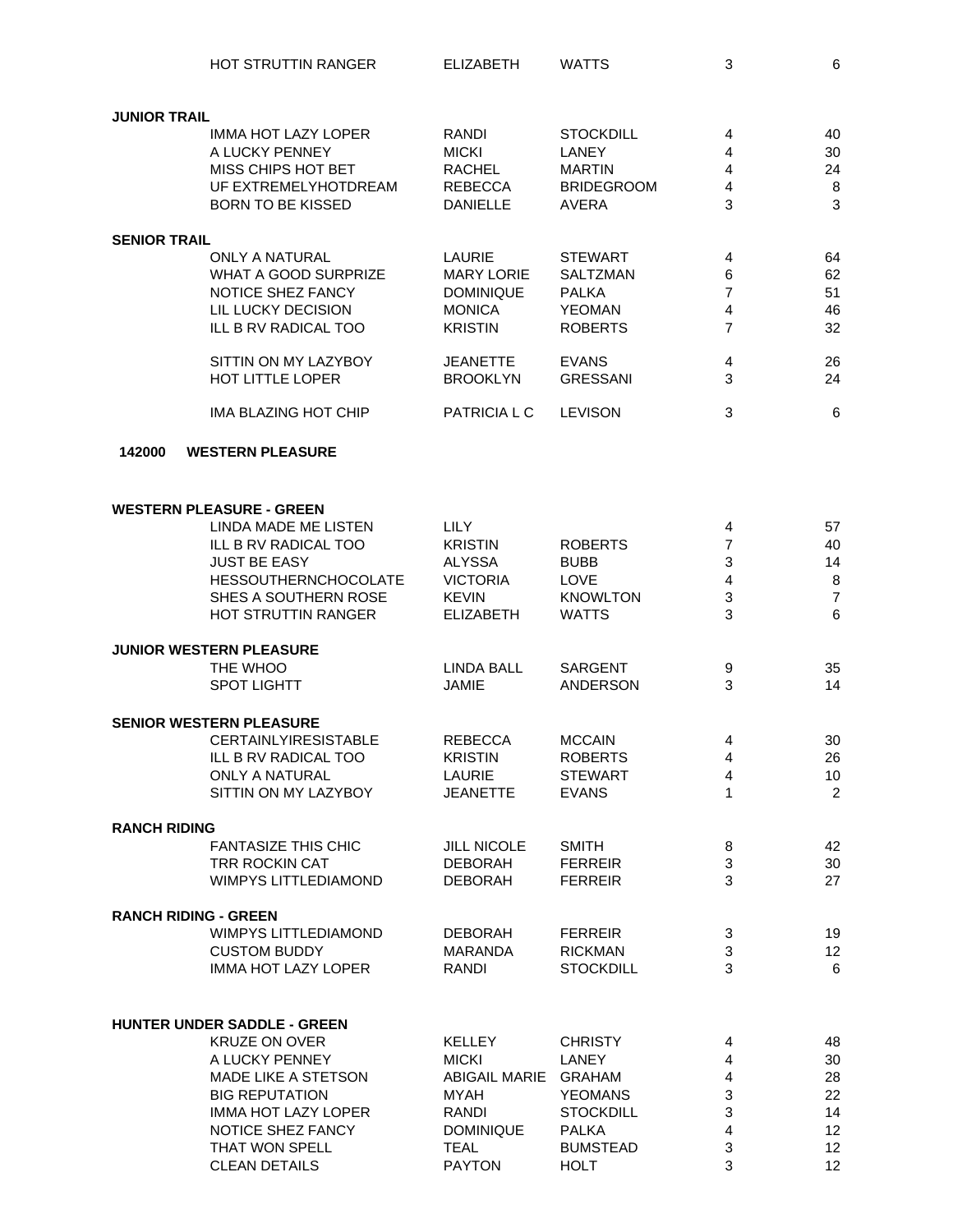|                            | MISS CHIPS HOT BET<br><b>ITS SOUTHERN PRIDE</b> | <b>RACHEL</b><br><b>KEVIN</b> | <b>MARTIN</b><br><b>KNOWLTON</b> | 4<br>3 | 12<br>3                   |
|----------------------------|-------------------------------------------------|-------------------------------|----------------------------------|--------|---------------------------|
|                            | <b>JUNIOR HUNTER UNDER SADDLE</b>               |                               |                                  |        |                           |
|                            | <b>HOT LOOKING ASSETS</b>                       | AMANDA                        | MARTIN-MCHOLLAN                  | 12     | 63                        |
|                            | <b>IMMA HOT LAZY LOPER</b>                      | RANDI                         | <b>STOCKDILL</b>                 | 3      | 32                        |
|                            | THAT WON SPELL                                  | <b>TEAL</b>                   | <b>BUMSTEAD</b>                  | 3      | 30                        |
|                            | A LUCKY PENNEY                                  | <b>MICKI</b>                  | LANEY                            | 4      | 16                        |
|                            | <b>GOOD LOOKIN MECHANIC</b>                     | ANNE L                        | <b>PRINCE</b>                    | 3      | 10                        |
|                            | <b>BIG REPUTATION</b>                           | <b>MYAH</b>                   | <b>YEOMANS</b>                   | 3      | 8                         |
|                            | <b>SENIOR HUNTER UNDER SADDLE</b>               |                               |                                  |        |                           |
|                            | <b>BLAZIN IRONS</b>                             | <b>KATHRYN K</b>              | <b>TURNER</b>                    | 4      | 32                        |
|                            | <b>CLEAN DETAILS</b>                            | <b>PAYTON</b>                 | <b>HOLT</b>                      | 3      | 28                        |
|                            | <b>JUST LET IT BEE</b>                          | LAYLA                         | <b>DELVECCHIO</b>                | 4      | 24                        |
|                            | <b>ONLY A NATURAL</b>                           | <b>LAURIE</b>                 | <b>STEWART</b>                   | 4      | $\,6$                     |
|                            | NATURAL MOVER                                   | BIANCA PETRA KOLINOSKI        |                                  | 3      | $\,6\,$                   |
|                            | THE ONE YOU LOVE                                | <b>VICTORIA</b>               | <b>RALEIGH</b>                   | 3      | $\ensuremath{\mathsf{3}}$ |
|                            | NOTICE SHEZ FANCY                               | <b>DOMINIQUE</b>              | <b>PALKA</b>                     | 3      | 3                         |
| <b>JUMPING</b>             |                                                 |                               |                                  |        |                           |
|                            | <b>NATURAL MOVER</b>                            | BIANCA PETRA KOLINOSKI        |                                  | 3      | 9                         |
|                            | WHAT WE DO BY BLUE                              | BIANCA PETRA KOLINOSKI        |                                  | 3      | 6                         |
|                            | <b>SO PRICELESS</b>                             | <b>AMY</b>                    | <b>AVALOS</b>                    | 3      | $\mathbf{3}$              |
|                            | <b>WORKING HUNTER - 1ST YEAR (GREEN)</b>        |                               |                                  |        |                           |
|                            | <b>ZANE GRAY</b>                                | <b>CHESTER</b>                | <b>PRINCE</b>                    | 9      | 84                        |
|                            | <b>MATTOR OF FACT</b>                           | <b>CHESTER</b>                | <b>PRINCE</b>                    | 6      | 44                        |
|                            | FORGETFUL FRANNY                                | <b>CHESTER</b>                | <b>PRINCE</b>                    | 6      | 29                        |
|                            | <b>JUNIOR WORKING HUNTER</b>                    |                               |                                  |        |                           |
|                            | <b>ZANE GRAY</b>                                | <b>CHESTER</b>                | <b>PRINCE</b>                    | 9      | 36                        |
|                            | FORGETFUL FRANNY                                | <b>CHESTER</b>                | <b>PRINCE</b>                    | 6      | 26                        |
|                            | <b>MATTOR OF FACT</b>                           | <b>CHESTER</b>                | <b>PRINCE</b>                    | 6      | 18                        |
|                            | <b>SENIOR WORKING HUNTER</b>                    |                               |                                  |        |                           |
|                            | <b>NATURAL MOVER</b>                            | BIANCA PETRA KOLINOSKI        |                                  | 12     | 93                        |
|                            | WHAT WE DO BY BLUE                              | BIANCA PETRA KOLINOSKI        |                                  | 6      | 30                        |
|                            | <b>JACKET REQUIRED</b>                          | BIANCA PETRA KOLINOSKI        |                                  | 3      | 21                        |
|                            | SO PRICELESS                                    | AMY                           | AVALOS                           | 3      | 13                        |
|                            | <b>PROGRESSIVE WORKING HUNTER</b>               |                               |                                  |        |                           |
|                            | THATS MY JAM                                    | <b>ADDISON</b>                | <b>HARR</b>                      | 6      | 66                        |
|                            | <b>FORGETFUL FRANNY</b>                         | <b>CHESTER</b>                | <b>PRINCE</b>                    | 6      | 55                        |
|                            | <b>ITS ALL ABOUT KHROME</b>                     | <b>VICTORIA</b>               | RALEIGH                          | 6      | 38                        |
|                            | <b>MATTOR OF FACT</b>                           | <b>CHESTER</b>                | <b>PRINCE</b>                    | 6      | 9                         |
|                            | <b>ZANE GRAY</b>                                | <b>CHESTER</b>                | <b>PRINCE</b>                    | 9      | 3                         |
| <b>HUNTER HACK - GREEN</b> |                                                 |                               |                                  |        |                           |
|                            | WHAT WE DO BY BLUE                              | BIANCA PETRA KOLINOSKI        |                                  | 6      | 46                        |
|                            | <b>SO PRICELESS</b>                             | <b>AMY</b>                    | <b>AVALOS</b>                    | 3      | 40                        |
|                            | THATS MY JAM                                    | <b>ADDISON</b>                | <b>HARR</b>                      | 3      | 36                        |
|                            | <b>FORGETFUL FRANNY</b>                         | <b>CHESTER</b>                | <b>PRINCE</b>                    | 6      | 31                        |
| <b>JUNIOR HUNTER HACK</b>  |                                                 |                               |                                  |        |                           |
|                            | <b>MATTOR OF FACT</b>                           | <b>CHESTER</b>                | <b>PRINCE</b>                    | 6      | 40                        |
|                            | <b>ZANE GRAY</b>                                | <b>CHESTER</b>                | <b>PRINCE</b>                    | 9      | 36                        |
| <b>SENIOR HUNTER HACK</b>  |                                                 |                               |                                  |        |                           |
|                            | NATURAL MOVER                                   | BIANCA PETRA KOLINOSKI        |                                  | 12     | 104                       |
|                            | <b>ITS ALL ABOUT KHROME</b>                     | <b>VICTORIA</b>               | <b>RALEIGH</b>                   | 3      | 20                        |